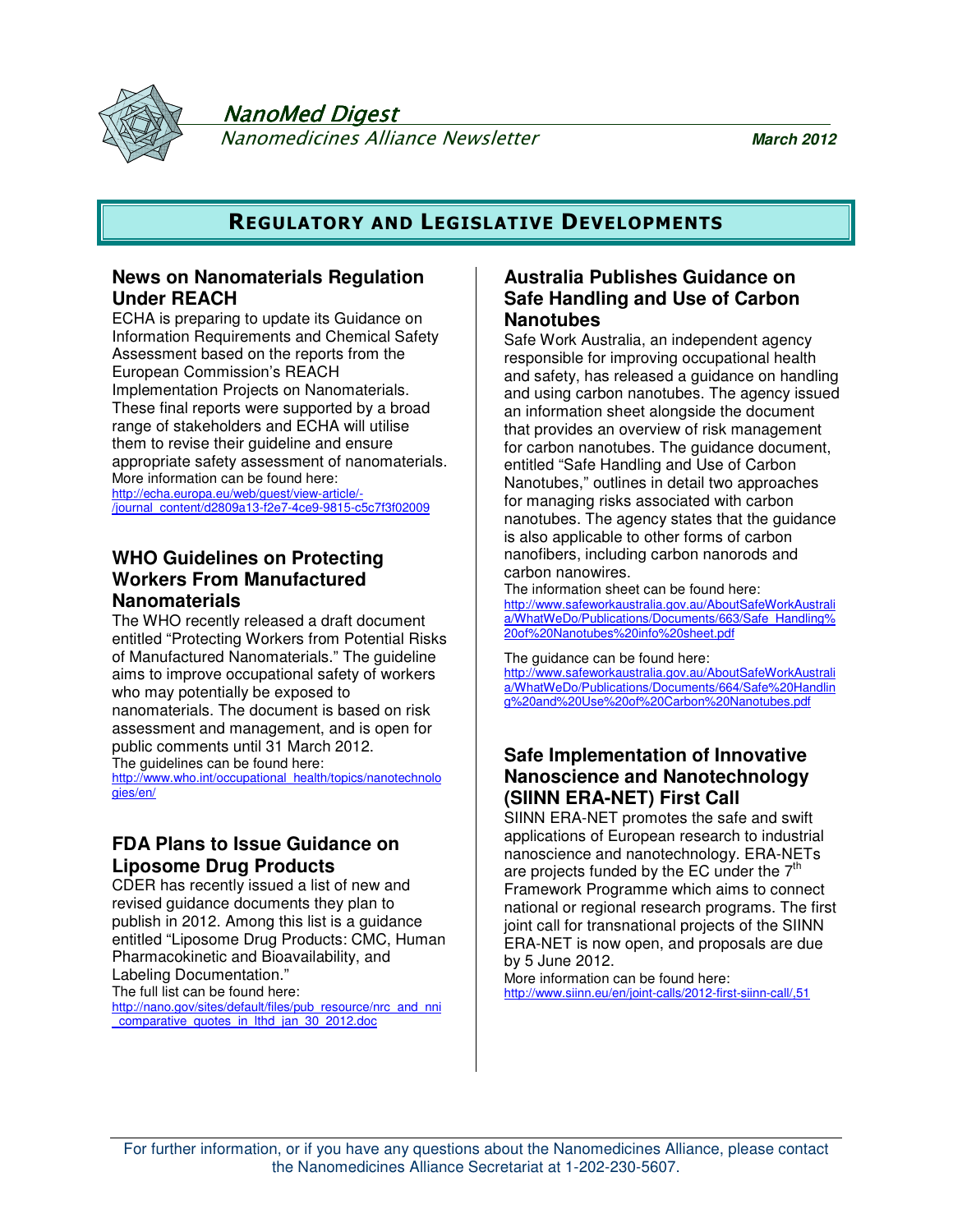## **National Nanotechnology Coordination Office Welcomes New Director**

The National Nanotechnology Coordination Office (NNCO) has appointed Dr. Robert Pohanka as the new Director of the NNCO. Dr. Pohanka was previously the Director of the Defense Venture Catalyst Initiative, where he developed strategies for transitioning private sector technologies to DoD Research, Development, and Acquisition. More information can be found here: http://www.nano.gov/node/772

## **France Publishes Response to Public Nano Debate**

The French government has recently issued its response to the public debate on nanotechnology that was held from 15 October 2009 to 24 February 2010. The response first notes that 10% of funding for nanotechnology under the "plan de relans" (re-launch plan) is dedicated for societal and health aspects. The document then outlines main points: 1) robust research of the issues and risks associated with nanomaterials and nanotechnology; 2) responding to public request for information on nanotechnology and its applications; and 3) connecting the different stakeholders associated with nanotechnology. The full response can be found here:

http://www.developpementdurable.gouv.fr/IMG/pdf/Les\_engagements\_du\_Gouvernem ent sur les suites a apporter au debat public relatif au developpement et a la regulation des nanotechnologies. pdf

# **REVIEWS AND OTHER PUBLICATIONS OF INTEREST**

## **Nanoparticles Release Drugs on Demand.**

Chemical & Engineering News, 13 March 2012. Jeffrey M. Perkel. http://cen.acs.org/articles/90/web/2012/03/Nanoparticles-Release-Drugs-Demand.html

#### **Entropy-Driven Single Molecule Tug-of-War of DNA at Micro-Nanofluidic Interfaces.** Nano Letters, 14 March 2012, Vol. 12, No. 3, pp.1579-1602. Jia-Wei Yeh, Alessandro Taloni, Yeng-Long Chen, and Chia-Fu Chou. http://pubs.acs.org/doi/pdf/10.1021/nl2045292

**Full Surface Embedding of Gold Clusters on Silicon Nanowires for Efficient Capture and Photothermal Therapy of Circulating Tumor Cells.** Nano Letters, 14 March 2012, Vol. 12, No. 3, pp. 1638-1642. Gyeong-Su Park, Hyuksang Kwon, Dong Wook Kwak, Seong Yong Park, Minseok Kim, Jun-Ho Lee, Hyouksoo Han, Sung Heo, Xiang Shu Li, Jae Hak Lee, Young Hwan Kim, Jeong-Gun Lee, Woochul Yang, Hoon Young Cho, Seong Keun Kim, and Kinam Kim. http://pubs.acs.org/doi/pdf/10.1021/nl2045759

**Delivery of Large Molecules via Poly(butyl cyanoacrylate) Nanoparticles into the Injured Rat Brain.** Nanotechnology, 27 April 2012, Vol. 23, No. 16. Yong Lin, Yaohua Pan, Yinfeng Shi, Xianjian Huang, Nengqin Jia, and Ji-yao Jiang. http://iopscience.iop.org/0957-4484/23/16/165101/pdf/0957- 4484\_23\_16\_165101.pdf

**Nanoscale Surface Modification Favors Benign Biofilm Formation and Impedes Adherence by Pathogens**. Nanomedicine: Nanotechnology, Biology, and Medicine, April

2012, Vol. 8, No. 3. Barbara W. Trautner, Analette I. Lopez, Amit Kumar, Danish M. Siddig, Kershena S. Liao, Yan Li, David J. Tweardy, Chengzhi Cai.

http://www.nanomedjournal.com/article/PIIS1549963411005 995/fulltext

#### **Review: Iron Oxide Nanoparticles for Targeted Cancer Imaging and Diagnostics.** Nanomedicine: Nanotechnology, Biology, and Medicine, April 2012, Vol. 8, No. 3. Joshua E. Rosen, Lorena Chan, Dar-Bin SHieh, Frank X. Gu.

http://www.nanomedjournal.com/article/S1549- 9634(11)00354-6/abstract

#### **In vitro and In Vivo Evaluation of the Inflammatory Response to Nanoscale Grooved Substrates.** Nanomedicine: Nanotechnology, Biology, and Medicine, April 2012, Vol. 8, No. 3. Ediwn Lamers, X. Frank Walboomers, Maciej Domanski, Ljupcho Prodanov, et al. http://www.nanomedjournal.com/article/S1549-

9634(11)00266-8/abstract

**A Lipo-PEG-PEI Complex for Encapsulating Curcumin that Enhances its Antitumor Effects on Curcumin-Sensitive and Curcumin-Resistance Cells** Nanomedicine: Nanotechnology, Biology, and Medicine, April 2012, Vol. 8, No. 3. Yu-Ling Lin, Yen-Ku Liu, Nu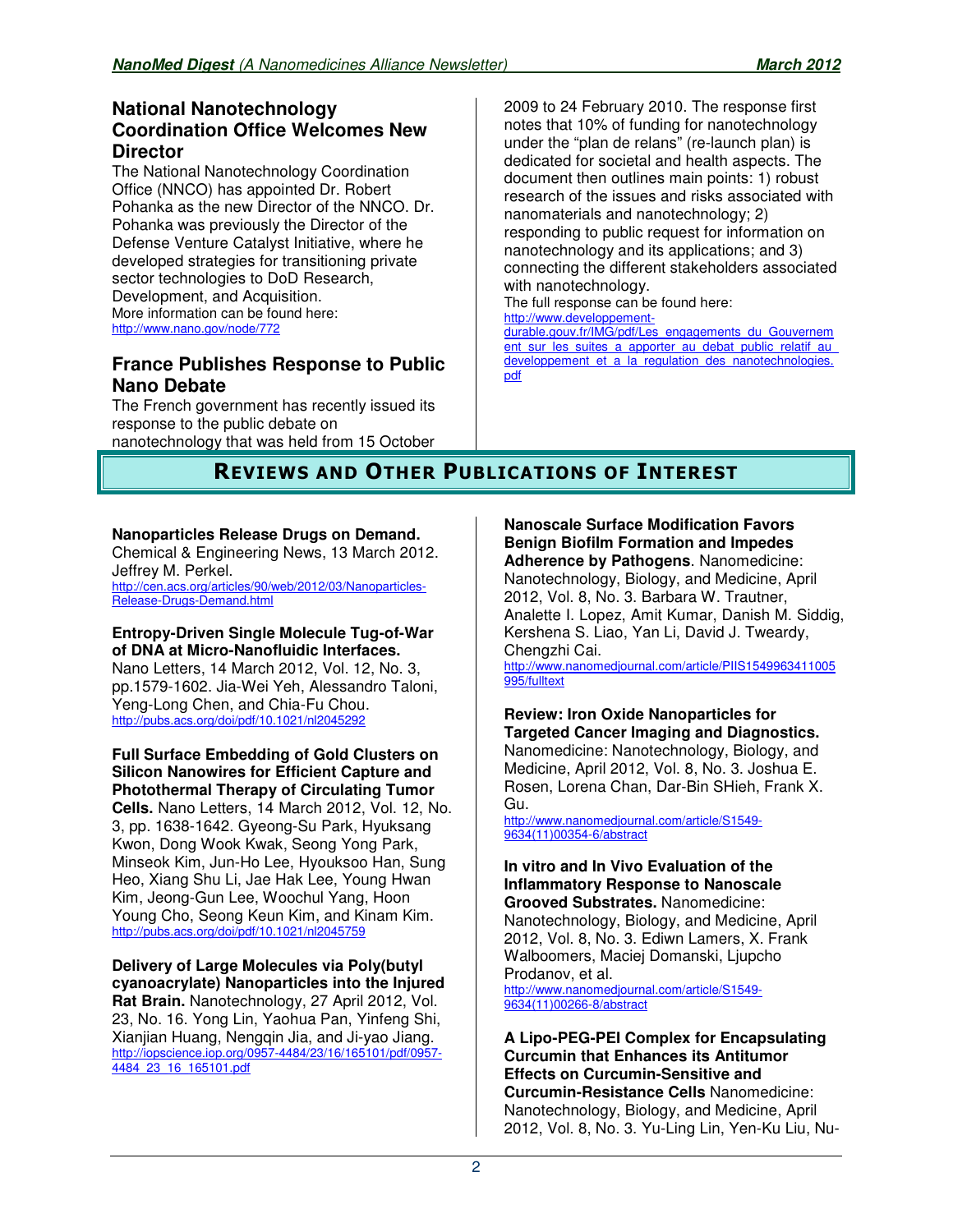Man Tsai, Jui-Hung Hsieh, et al. http://www.nanomedjournal.com/article/S1549- 9634(11)00264-4/abstract

**Antibacterial Activity, Inflammatory Response, Coagulation, and Cytotoxicity Effects of Silver Nanoparticles.** Nanomedicine: Nanotechnology, Biology, and Medicine, April 2012, Vol. 8, No. 3. Fidel Martinez-Gutierrez, Emily P. Thi, Judith M. Silverman, Carolina Camargo de Oliveira, et al. http://www.nanomedjournal.com/article/S1549- 9634(11)00267-X/abstract

**Are High Drug Loading Nanoparticles the Next Step Forward for Chemotherapy?** Nanomedicine, March 2012, Vol. 7, No. 3, pp.

303-305. Joseph Della Rocca, Demin Liu, Wenbin Lin. . http://www.futuremedicine.com/doi/pdf/10.2217/nnm.11.191

### **Challenges Posed by the Scale-Up of**

**Nanomedicines.** Nanomedicine, March 2012, Vol. 7, No. 3, pp 307-309. Madaswamy S Muthu,

Barnabas Wilson. http://www.futuremedicine.com/doi/pdf/10.2217/nnm.12.3

#### **Review: Tapping the Potential of Quantum Dots for Personalised Oncology: Current Status and Future Persepctives**

Nanomedicine, March 2012, Vol. 7, No. 3, pp. 411-428. Chuang Chen, Jun Peng, Sheng-Rong Sun, Chun-Wei Peng, Yan Li, Dai-Wen Pang. http://www.futuremedicine.com/doi/pdf/10.2217/nnm.12.9

**Review: Advances in Molecular Imaging: Targeted Optical Contrast Agents for Cancer Diagnostics.** Nanomedicine, March 2012, Vol. 7, No. 3, pp. 429-445. Anne Hellebust, Rebecca Richards-Kortum.

http://www.futuremedicine.com/doi/pdf/10.2217/nnm.12.12

#### **Review: Nanoparticles for Cancer Therapy**

**Using Magnetic Forces**. Nanomedicine, March 2012, Vol. 7, No. 3, pp.447-457. Rainer Tietze, Stefan Lyer, Stephan Durr, Christoph Alexiou. http://www.futuremedicine.com/doi/pdf/10.2217/nnm.12.10

# **CONFERENCES AND WORKSHOPS**

## **BioNanoMed 2012. March 1-2, 2012, Krems, Austria**

Personalized medicine **Cancer** Regenerative medicine Diagnostics and therapy Multidisciplinary nano-technologies http://www.bionanomed.at/

#### **Nanotechnology, Biotechnology, and Spectroscopy International (ICNBS 2012) March 1-3, 2012, Cairo, Egypt**  Nanotechnology Biotechnology Spectroscopy

http://ises-nakaa-conf.webs.com/

#### **EEE International Conference on Nano/Micro Engineered and Molecular Systems March 5-8, 2012, Kyoto, Japan**

**Nanomaterials** Carbon nanotube based devices and systems Molecular sensors, actuators, and systems MEMS/NEMS and molecular sensors Micro and nano heat transfer Nanobiology, bio-informatics, nanomedicine Micro/nano sensors and actuators

http://www.ieee-nems.org/2012/general\_info/introduction/

## **NANO 2012 March 12-14, 2012, Omaha, NE**

Nanotech biomarker detection Applications of nanotechnology Drug delivery Nanotechnology Nano-arrays for cancer Nanomedicine Nano-sensors Nano-electronics Nano-devices http://www.omicsonline.org/nano2012/

#### **International Symposium on Innovative Nanobiodevices, March 21-22, Nagoya, Japan**

Nanopore DNA sequencing Biomedical applications of nanobiodevices

Nanobiodevice based diagnosis of infectious diseases, cancer, and common diseases

Nanobiodevice based biomarker detection of blood, urea, and exhalation Clinical regulations and international

standardization of nanobiodevices http://square.umin.ac.jp/isin2012/index.html

**International Symposium on Assessing the Economic Impact of Nanotechnology, March 27-28, 2012, Washington, DC**

Input and output factors Role of research funding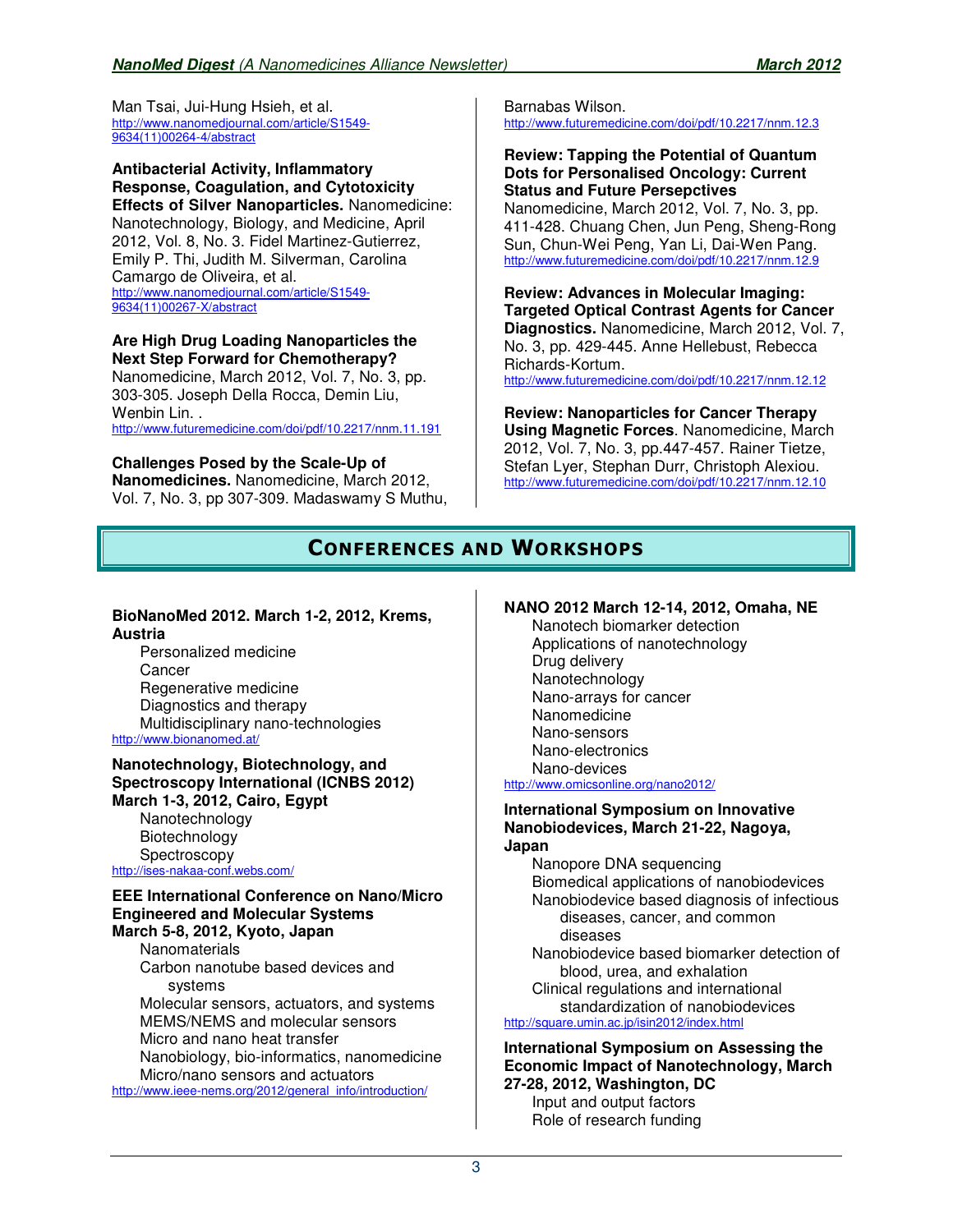International cooperation Public-private partnerships Venture capital Patents and publications http://www.nano.gov/node/729

#### **Nanomedicine: Visions, Risks, Potential. April 19-20, 2012, Berlin, Germany**

Will discuss trends in nanotechnological methods in medical applications, focusing on both scientific and technical aspects. http://www.nanodiara.eu/spring-conference-2012/

#### **Safety Issues and Regulatory Challenges of Nanomaterials, May 3-4, 2012, San Sebastian, Spain**

Four EU projects: Four different ways to approach nanosafety

- Regulatory testing of nanomaterials and international dimension
- Challenges in nanosafety research: new materials and detection technologies
- Nanomaterials interactions with living systems
- Exposure and risk assessment of nanomaterials
- Life cycle assessment analysis and end of life processes sustainability for nanotechnology-based products

http://www.leitat.org/nanoLCA/

#### **The Joint European Summit for Clinical Nanomedicine 2012 (CLINAM 2012). May 7-9, 2012, Basel, Switzerland**

Clinical trials for nanomedicines Regulation, toxicology, ethics, sustainability Transition from research to industrial products Strategic instruments in nanomedicines

http://www.clinam.org/conference.html

#### **Nanobio-Europe 2012, June 18-20, 2012, Varese, Italy**

Nano-enabled drug delivery Nanotechnology for medical applications In vivo imaging Biomarkers and nanoparticles Cell analysis and manipulation Sensors and actuators **Bioanalytics** Bio-nano materials and tissues http://nanobio-europe-2012.jrc.ec.europa.eu/

## **3 rd International NanoMedicine Conference,**

**July 2-4, 2012, Sydney, Australia** Target delivery Sensing **Diagnostics** Regenerative medicine Imaging

Translational medicine Safety http://www.oznanomed.org/

## **9 th International Conference on**

#### **Nanosciences & Technologies, July 3-6, 2012, Thessaloniki, Greece**

Nanotechnology in biology Nanostructures for medical applications Cell/Nanomaterial interactions In-vitro and in-vivo diagnostics Targeted drug delivery Regenerative nanomedicine Nanotoxicity, risk assessment, and ethics Nanomedicine commercialization

http://www.nanotexnology.com/index.php?option=com\_conte nt&view=article&id=48&Itemid=60

#### **Working Safely with Nanomaterials. July 6, 2012, Edinburgh, Scotland.**

 Nanomaterials categories Nano toxicology/hazard banding Nano controls/monitoring Nano health surveillance http://www.bohs.org/Events/WorkingwithNanomaterials/

#### **77th Prague Meetings on Macromolecules: Polymers in Medicine. July 8-12, 2012, Prague, Czech Republic**

Polymers for Nanomedicine Stimuli responsive polymers Polymers for Advanced Drug Delivery Polymers for Biomedical Applications Biomaterials for Tissue Engineering http://www.imc.cas.cz/sympo/pmm2012/

#### **Colloids and Nanomedicine 2012**. **July 15-17, 2012, Amsterdam, Netherlands.**

**Biomaterials** Tissue engineering and regenerative medicine Drug delivery **Biosensors** Toxicology and risk assessment of nanomedicine systems Proteins and peptides at interfaces Soft matter, surfactants, polymers in biological systems Novel phenomena and techniques

http://www.colloidsandnanomedicine.com/index.html

#### **Drug Carriers in Medicine & Biology, August 12-17, 2012, Waterville Valley, NH**

 Vascular delivery, targets and barriers Translational studies, clinical trials, and combination therapies Local, pulmonary, GI, and CNS delivery Emerging technologies, materials, carriers, and mechanisms